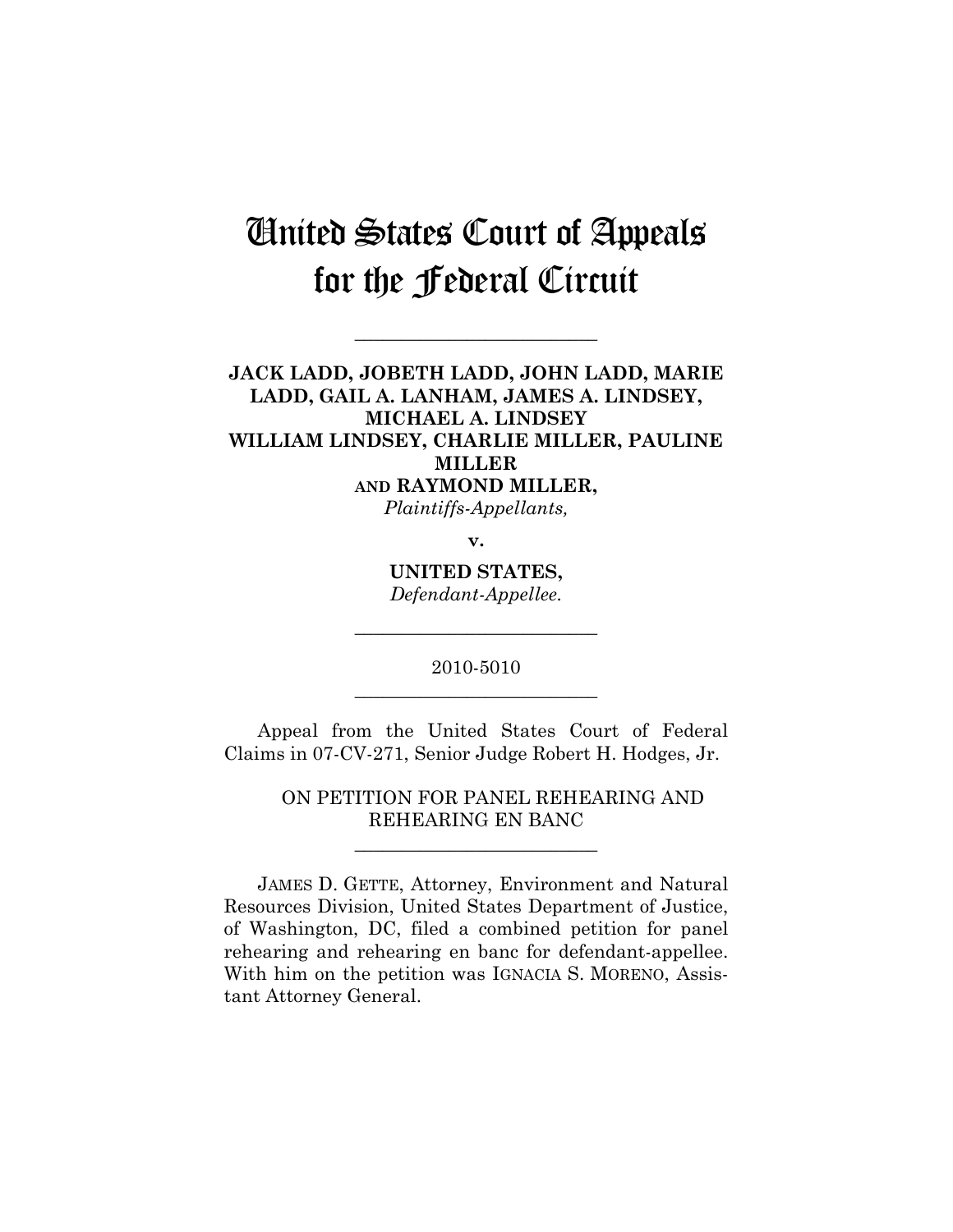MARK F. (THOR) HEARNE, II, Arent Fox LLP, of Washington, DC, filed a response to the petition for plaintiffsappellants. With him on the response were MEGHAN S. LARGENT and LINDSAY S.C. BRINTON.

GREG W. REILLY, Morrison & Foerster LLP, of San Diego, California, for amicus curiae Rails-To-Trails Conservancy. Of counsel on the brief was ANDREA C. FERSTER, Rails-To-Trails Conservancy, of Washington, DC.

Before RADER, *Chief Judge*, NEWMAN, LOURIE, BRYSON, GAJARSA, LINN, DYK, PROST, MOORE, O'MALLEY, and REYNA, *Circuit Judges*.

\_\_\_\_\_\_\_\_\_\_\_\_\_\_\_\_\_\_\_\_\_\_\_\_\_\_

PER CURIAM.

GAJARSA, *Circuit Judge*, with whom MOORE, *Circuit Judge*, joins, dissents from the denial of the petition for rehearing en banc.

## **O R D E R**

A combined petition for panel rehearing and rehearing en banc was filed by Defendant-Appellee, and a response thereto was invited by the court and filed by Plaintiffs-Appellants. The court granted leave to Rails-To-Trails Conservancy to file a brief amicus curiae.

The petition for panel rehearing was considered by the panel that heard the appeal, and thereafter the petition for rehearing en banc, response, and brief amicus curiae were referred to the circuit judges who are authorized to request a poll of whether to rehear the appeal en banc. A poll was requested, taken, and failed.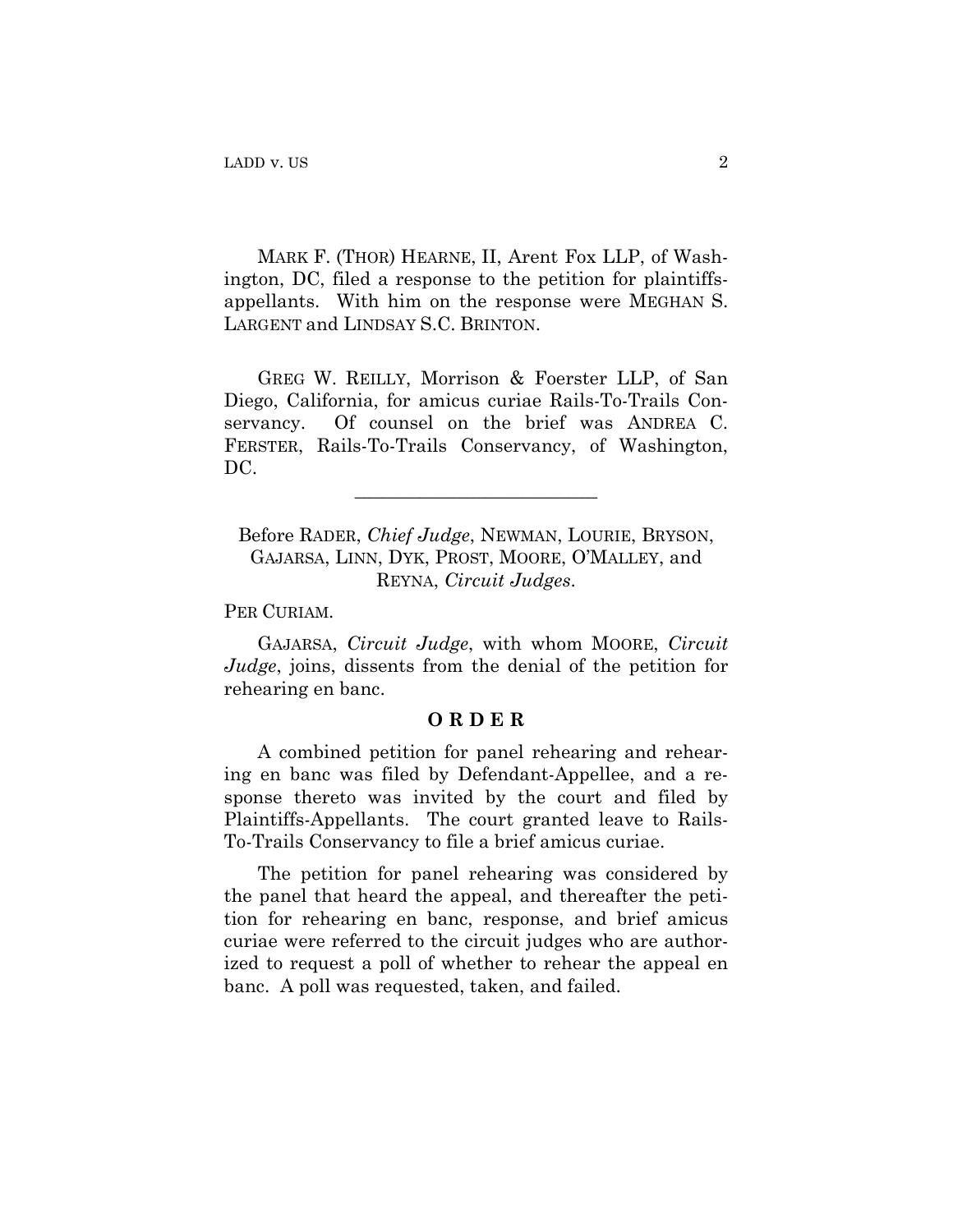Upon consideration thereof,

IT IS ORDERED THAT:

(1) The petition of Defendant-Appellee for panel rehearing is denied.

(2) The petition of Defendant-Appellee for rehearing en banc is denied.

(3) The mandate of the court will issue on June 2, 2011.

FOR THE COURT

May 26, 2011 Date

/s/ Jan Horbaly Jan Horbaly Clerk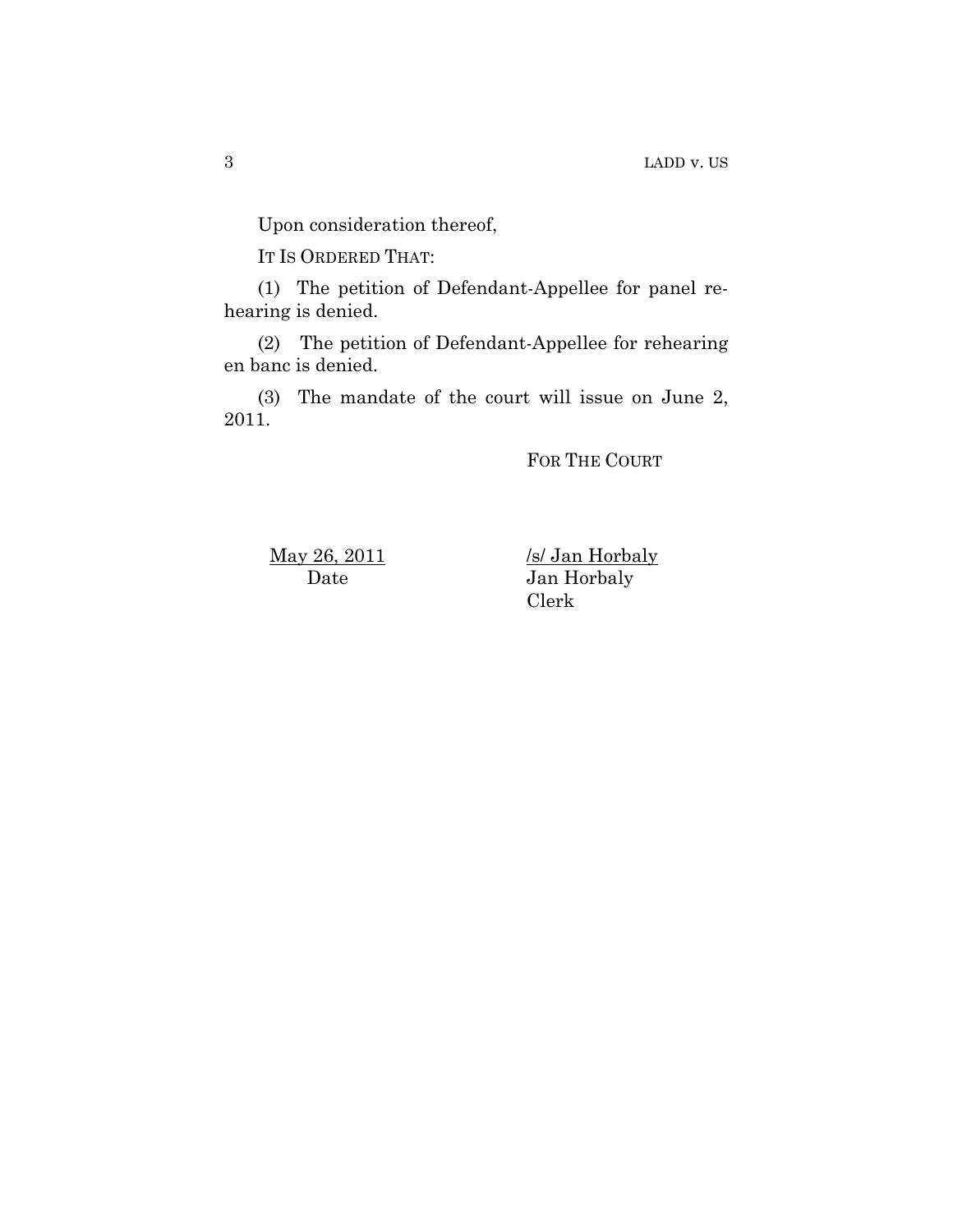## United States Court of Appeals for the Federal Circuit

**\_\_\_\_\_\_\_\_\_\_\_\_\_\_\_\_\_\_\_\_\_\_\_\_\_\_** 

**JACK LADD, JOBETH LADD, JOHN LADD, MARIE LADD, GAIL A. LANHAM, JAMES A. LINDSEY, MICHAEL A. LINDSEY, WILLIAM LINDSEY, CHARLIE MILLER, PAULINE MILLER, AND RAYMOND MILLER,** 

*Plaintiffs-Appellants,* 

**v.** 

**UNITED STATES,**  *Defendant-Appellee.* 

**\_\_\_\_\_\_\_\_\_\_\_\_\_\_\_\_\_\_\_\_\_\_\_\_\_\_** 

2010-5010 **\_\_\_\_\_\_\_\_\_\_\_\_\_\_\_\_\_\_\_\_\_\_\_\_\_\_** 

Appeal from the United States Court of Federal Claims in case no. 07-CV-271, Senior Judge Robert H. Hodges, Jr.

GAJARSA, *Circuit Judge*, with whom MOORE, *Circuit Judge*, joins, dissenting from the denial of the petition for rehearing en banc.

**\_\_\_\_\_\_\_\_\_\_\_\_\_\_\_\_\_\_\_\_\_\_\_\_\_\_** 

I respectfully dissent from this court's denial to rehear this case en banc. The refusal allows our precedent in *Caldwell v. United States*, 391 F.3d 1226 (Fed. Cir. 2004), and *Barclay v. United States*, 443 F.3d 1368 (Fed. Cir. 2006), to stand as the law of this circuit. Thus, we main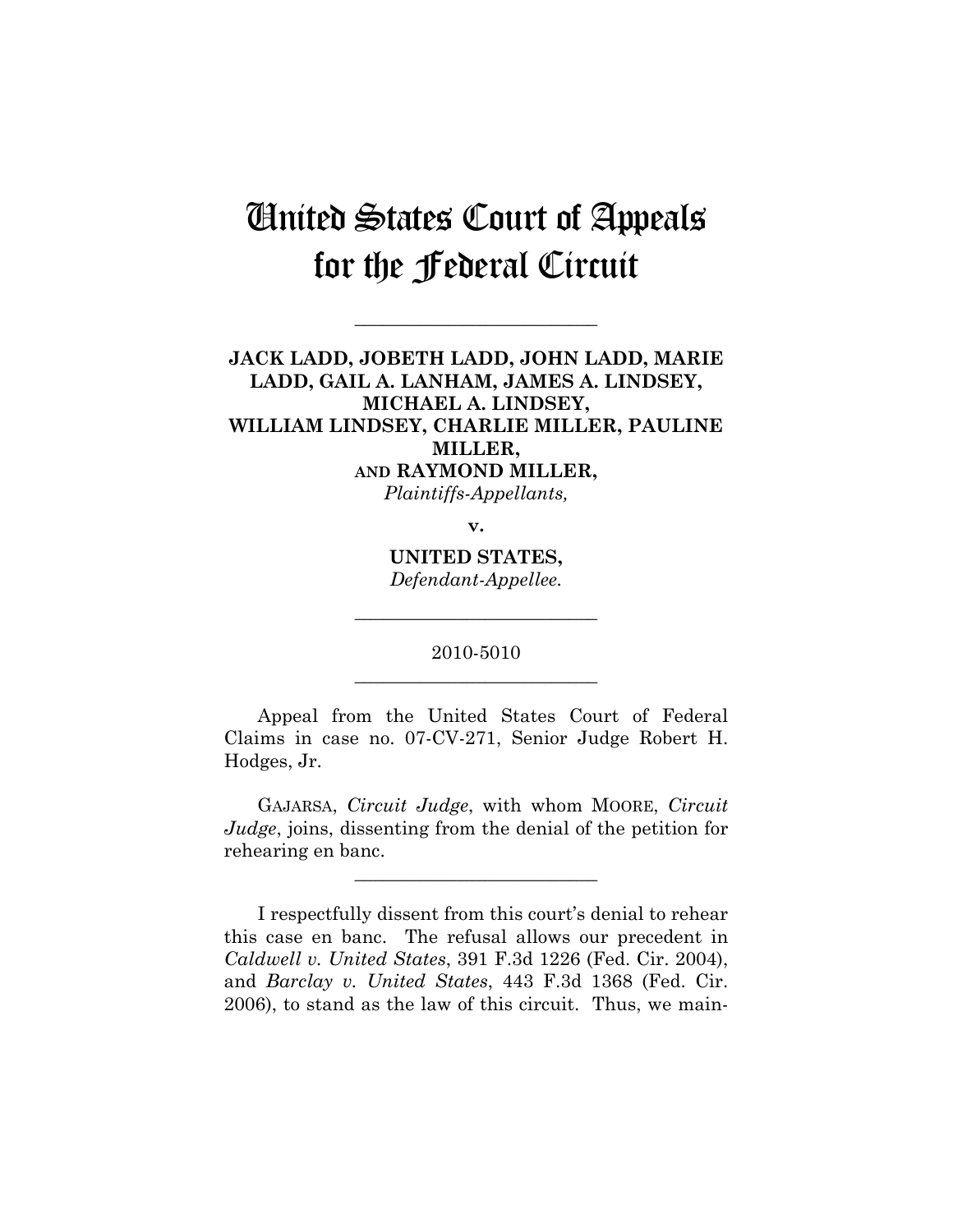tain and perpetuate an egregious legal error. Our rules require us to follow precedent, albeit erroneous. Here, we continue to follow the requirement that the accrual date for the statute of limitations of the physical taking in "Rails-to-Trails" Fifth Amendment takings claims is the date that the Notice of Interim Trail Use or Abandonment ("NITU") is issued. Because *Caldwell* and *Barclay* failed to consider the varying outcomes stemming from the issuance of an NITU, which could result in either a permanent, physical taking or a temporary, regulatory taking, this court should have availed itself of the opportunity to correct this flawed precedent.

The result in *Ladd* was required by this court's prior precedent in *Caldwell* and *Barclay*. Although some members of this court may have been reluctant to consider this issue en banc because neither party directly challenged the holdings of those cases, it is clear law that "'[w]hen an issue or claim is properly before the court, the court is not limited to the particular legal theories advanced by the parties, but rather retains the independent power to identify and apply the proper construction of governing law.'" *Forshey v. Principi*, 284 F.3d 1335, 1357 (Fed. Cir. 2002) (en banc), *superseded by statute on other grounds*, Pub. L. No. 107-330, § 402(a), 116 Stat. 2820, 2832 (2002), (quoting *Kamen v. Kemper Fin. Servs., Inc.*, 500 U.S. 90, 99 (1991)); *see also City of Sherrill, New York v. Oneida Indian Nation of New York*, 544 U.S. 197, 214 n.8 (2005) (resolving the "case on considerations not discretely identified in the parties' briefs" because the issue was "inextricably linked to, and . . . thus 'fairly included' within, the questions presented" (citations omitted)); *Pfizer, Inc. v. Teva Pharm. USA, Inc.*, 518 F.3d 1353, 1359 n.5 (Fed. Cir. 2008) (reaching an issue that was "a predicate legal issue necessary to a resolution of the issues before the court"). Thus, despite the reluctance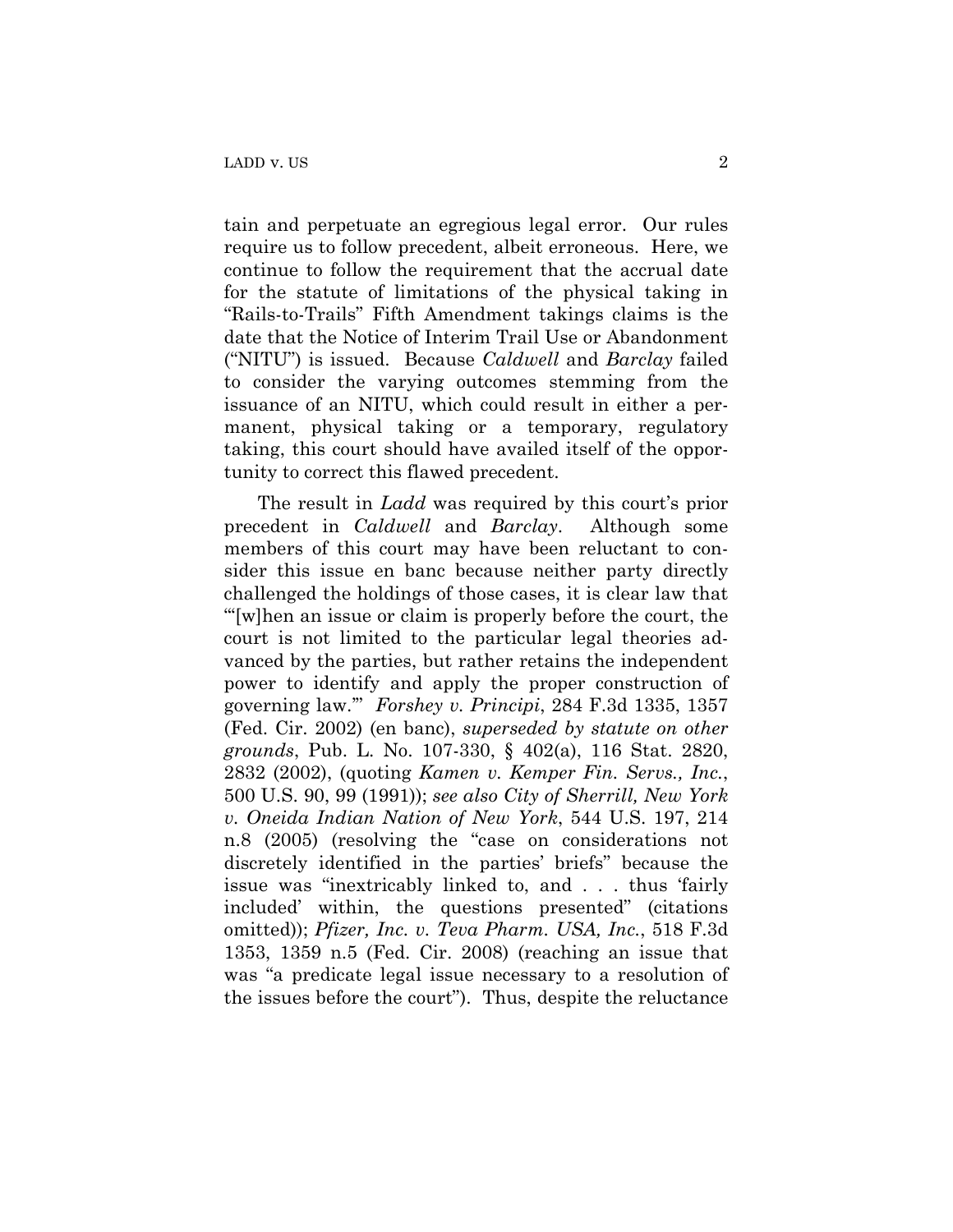of some members of this court, the Government's challenge of the type of taking that resulted from the issuance of an NITU in *Ladd* also indirectly challenged the holdings of *Caldwell* and *Barclay* that made the NITU's issuance the triggering event for the statute of limitations in Rails-to-Trails cases.

The purpose of the National Trails Systems Act ("Trails Act") "was to preserve unused railroad rights-ofway by converting them into recreational trails" through the issuance of an NITU, which "stay[s] railroad abandonment during the pendency of trail use." *Barclay*, 443 F.3d at 1371. An NITU "is issued after the trail operator and the railroad indicate their intention to negotiate an agreement [concerning use of the railroad's right-of-way,] but prior to the finalization of [that] agreement." *Caldwell*, 391 F.3d at 1230. If an agreement is reached, the NITU "extends indefinitely for the duration of recreational trail use," but if no agreement is reached, the NITU ""automatically converts into an effective ... notice of abandonment,' which permits the rail carrier to 'abandon the line entirely.'" *Id.* (quoting *Preseault v. Interstate Commerce Comm'n*, 494 U.S. 1, 7, 7 n.5 (1989)).

The Supreme Court has stated that "the Fifth Amendment itself provides a basis for drawing a distinction between physical takings and regulatory takings." *Tahoe-Sierra Pres. Council, Inc. v. Tahoe Reg'l Planning Agency*, 535 U.S. 302, 321 (2002). "The government effects a physical taking only where it *requires* the landowner to submit to the *physical occupation* of his land." *Yee v. City of Escondido, Cal.*, 503 U.S. 519, 527 (1992) (second emphasis added); *see also Tuthill Ranch, Inc. v. United States*, 381 F.3d 1132, 1136 (Fed. Cir. 2004) ("[T]he *sole* question governing physical takings is whether or not the government has physically occupied the plaintiff's property." (emphasis added)).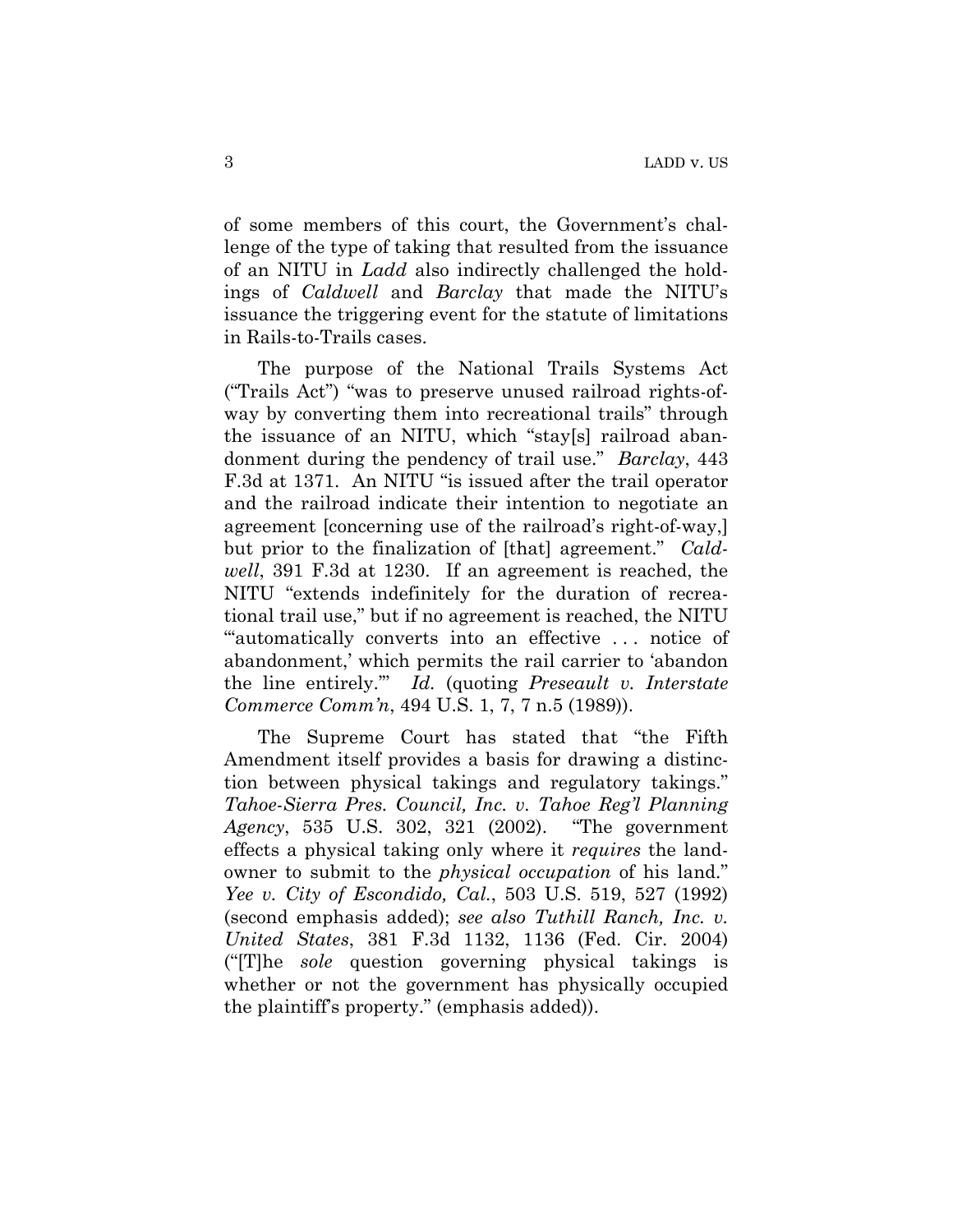Following *Caldwell* and *Barclay*, this case held that a physical taking "occurs when state law reversionary property interests are blocked." *Ladd v. United States*, 630 F.3d 1015, 1023 (Fed. Cir. 2010) (citations omitted). The issuance of an NITU, however, does not itself automatically result in a physical taking and could instead only be a temporary, regulatory taking. In fact, there may never be a physical taking after the NITU issues. Our precedent, however, assumes that the issuance of an NITU is a physical taking. In *Caldwell*, we held that "the appropriate triggering event for any takings claims under the Trails Act occurs when the NITU is issued." 391 F.3d at 1235. In *Barclay*, we reiterated this finding by stating that "we adhere to *Caldwell* and hold that the issuance of the original NITU triggers the accrual of the cause of action." 443 F.3d at 1378. Takings claims, however, "accrue on the date when all events have occurred that fix the alleged liability of the Government and entitle the plaintiff to institute an action." *Seldovia Native Ass'n, Inc. v. United States*, 144 F.3d 769, 774 (Fed. Cir. 1998) (internal quotation omitted). Thus, in Rails-to-Trails cases, the key date for accrual purposes is the date an agreement for trail use is finalized or the date the rightof-way is abandoned.

Rails-to-Trails cases can have two different types of takings: (1) a regulatory taking triggered by the issuance of the NITU, or (2) a physical taking consummated by the actual conversion to a trail. We acknowledged in *Caldwell* that "the NITU operates as a single trigger to several possible outcomes. . . . It is not unusual that the precise nature of the takings claim, whether permanent or temporary, will not be clear at the time it accrues." 391 F.3d at 1234. Despite this perceptive statement, *Caldwell* and *Barclay* oversimplify this distinction by ignoring whether trail use (a permanent, physical taking) or abandonment